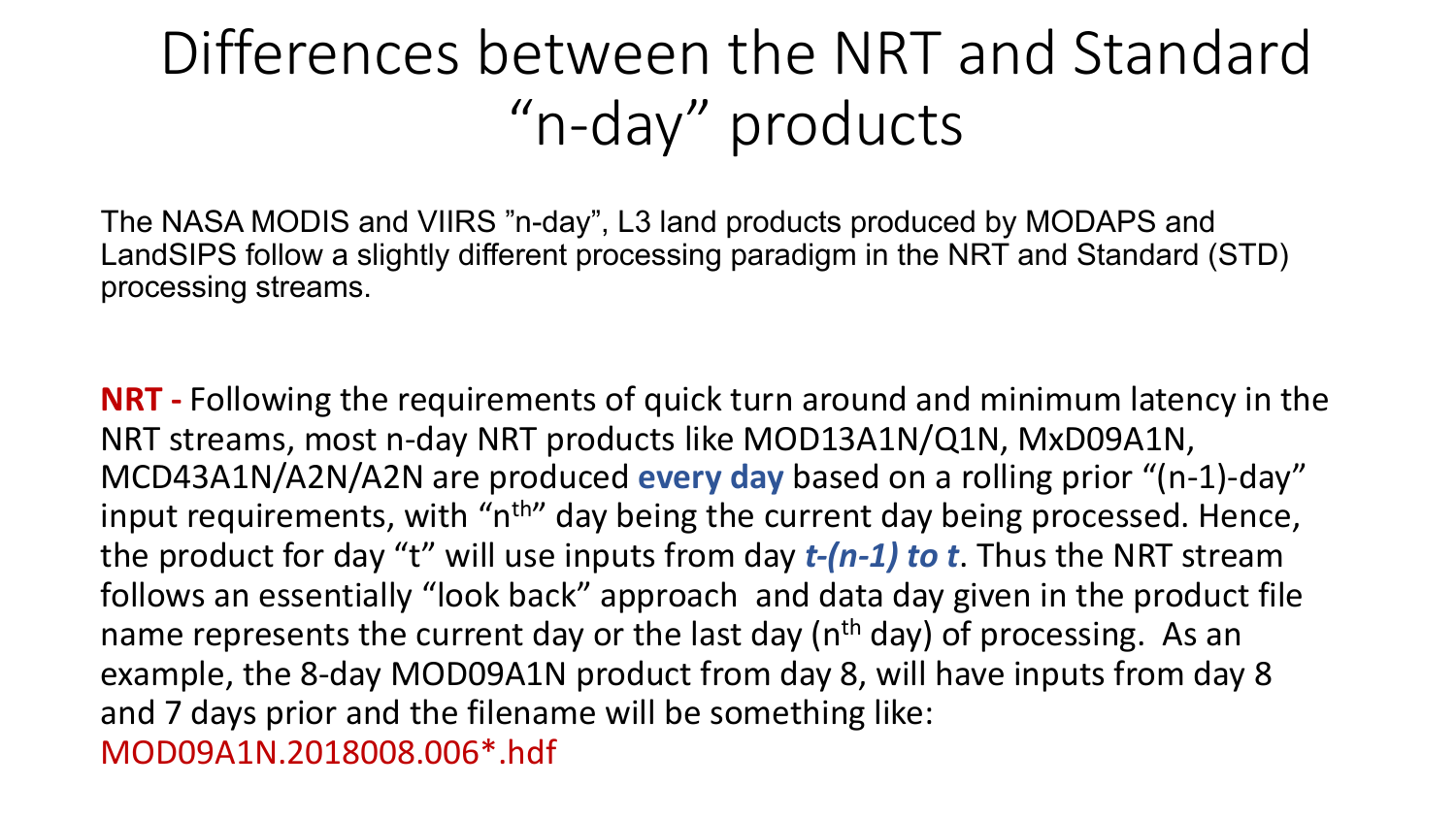**STD -** Contrary to this, in the STD processing streams, the products are generated based on fixed and pre-defined "n-day" intervals and follow a "look-ahead" approach, where a n-day product is produced, with inputs from day *t to t+(n-1)*, with "t" being the start of the n-day period and "t+(n-<br>1)" being the end of the n-day period. As an example, the 8-day MODIS Terra LSR product, MOD09A1, from the 8-day period starting on day 001, will have inputs from day 001 – 008 and will have the starting day "001" indicated as part of the filename, like: MOD09A1.A2018001.006.\*.hdf.

In addition, contrary to the NRT products that are produced daily, the STD n-day products are only produced at every "n-day" intervals, which makes comparison of "n-day" products from NRT and STD tricky. For example, in order to compare the MOD09A1N from NRT for day 2018008, one has to use the STD MOD09A1 from 2018001, ensuring that both products cover the identical time